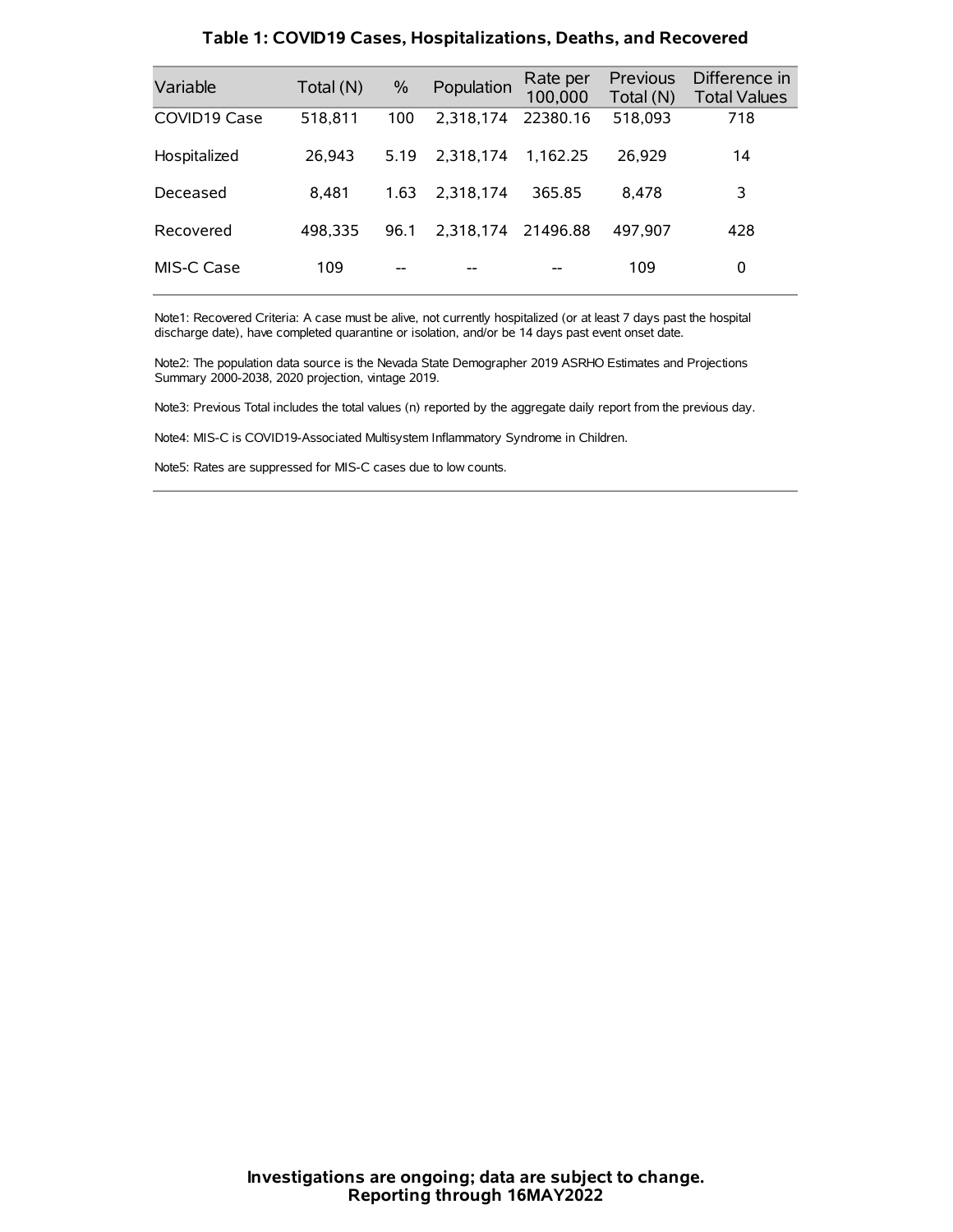# **Table 2: COVID19 Cases**

| Variable                     | Outcome                           | $\mathsf{N}$ | $\%$ | Population           | Rate per<br>100,000 |
|------------------------------|-----------------------------------|--------------|------|----------------------|---------------------|
| Age Categories               | Aged 4 or less                    | 13311        | 2.57 | 149,165              | 8923.7              |
|                              | Aged 5 to 17                      | 64079        | 12.4 | 406,595              | 15760               |
|                              | Aged 18 to 24                     | 59387        | 11.4 | 216,762              | 27397               |
|                              | Aged 25 to 49                     | 231675       | 44.7 | 803,732              | 28825               |
|                              | Aged 50 to 64                     | 95972        | 18.5 | 423,461              | 22664               |
|                              | Aged 64+                          | 54240        | 10.5 | 318,459              | 17032               |
|                              | Unknown                           | 147          | 0.03 |                      |                     |
| <b>Birth Sex</b>             | Female                            | 268907       | 51.8 | 1,160,285            | 23176               |
|                              | Male                              | 245662       | 47.4 | 1,157,889            | 21216               |
|                              | Unknown                           | 4242         | 0.82 |                      |                     |
| Race/Ethnicity               | Hispanic                          | 147732       | 28.5 | 763,053              | 19361               |
|                              | White                             | 134917       | 26.0 | 1,006,929            | 13399               |
|                              | <b>Black</b>                      | 49201        | 9.48 | 262,671              | 18731               |
|                              | Asian or Pacific Islander         | 43468        | 8.38 | 270,209              | 16087               |
|                              | American Indian, Eskimo, or Aleut | 685          | 0.13 | 15,311               | 4473.8              |
|                              | Other                             | 38172        | 7.36 | $\ddot{\phantom{0}}$ |                     |
|                              | Unknown                           | 104636       | 20.2 | ÷.                   |                     |
| Underlying Medical Condition | Yes                               | 80651        | 15.5 |                      |                     |
|                              | No/Unknown                        | 438160       | 84.5 |                      |                     |

Note1: Breakdown of Race is exlusively non-Hispanic.

Note2: Underlying Medical Condition is any identified health condition.

Note3: The population data source is the Nevada State Demographer 2019 ASRHO Estimates and Projections Summary 2000-2038, 2020 projection, vintage 2019.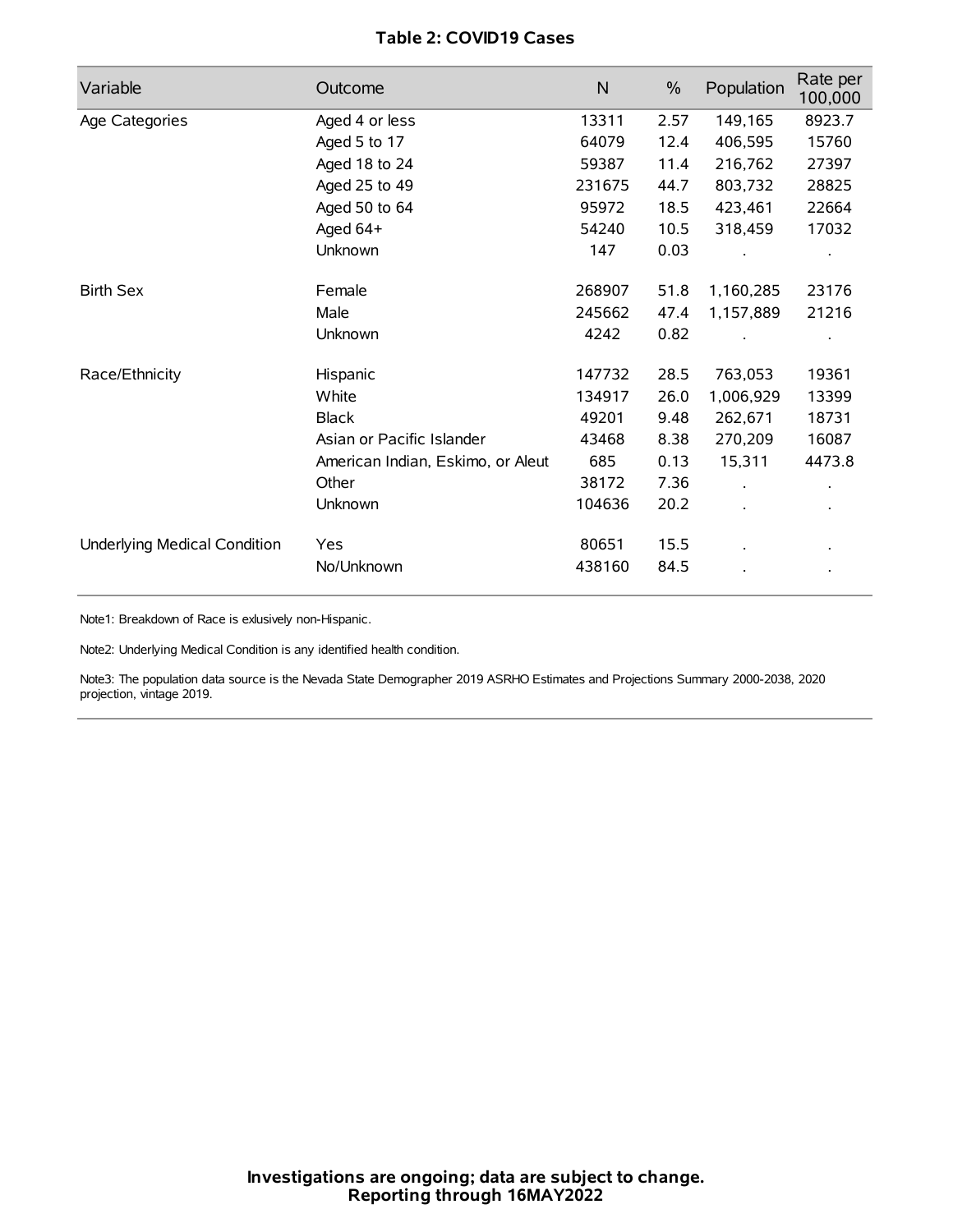| Variable         | Outcome                           | N     | $\%$ | Population | Rate per<br>100,000 |
|------------------|-----------------------------------|-------|------|------------|---------------------|
| Age Categories   | Aged 4 or less                    | 254   | 0.9  | 149,165    | 170.28              |
|                  | Aged 5 to 17                      | 355   | 1.3  | 406,595    | 87.31               |
|                  | Aged 18 to 24                     | 581   | 2.2  | 216,762    | 268.04              |
|                  | Aged 25 to 49                     | 6341  | 23.5 | 803,732    | 788.94              |
|                  | Aged 50 to 64                     | 7331  | 27.2 | 423,461    | 1731.2              |
|                  | Aged 64+                          | 12079 | 44.8 | 318,459    | 3793.0              |
|                  | Unknown                           | 2     | 0.0  |            |                     |
| <b>Birth Sex</b> | Female                            | 12045 | 44.7 | 1,160,285  | 1038.1              |
|                  | Male                              | 14859 | 55.1 | 1,157,889  | 1283.3              |
|                  | Unknown                           | 39    | 0.1  |            |                     |
| Race/Ethnicity   | Hispanic                          | 7061  | 26.2 | 763,053    | 925.36              |
|                  | White                             | 10478 | 38.9 | 1,006,929  | 1040.6              |
|                  | <b>Black</b>                      | 3835  | 14.2 | 262,671    | 1460.0              |
|                  | Asian or Pacific Islander         | 2767  | 10.3 | 270,209    | 1024.0              |
|                  | American Indian, Eskimo, or Aleut | 66    | 0.2  | 15,311     | 431.05              |
|                  | Other                             | 1059  | 3.9  |            |                     |
|                  | Unknown                           | 1677  | 6.2  |            |                     |

# **Table 3: COVID19 Hospitalizations - General Characteristics**

Note1: Breakdown of Race is exlusively non-Hispanic.

Note2: The population data source is the Nevada State Demographer 2019 ASRHO Estimates and Projections Summary 2000-2038, 2020 projection, vintage 2019.

Note3: Rates for categories with fewer than 12 cases are suppressed due to high relative standard error.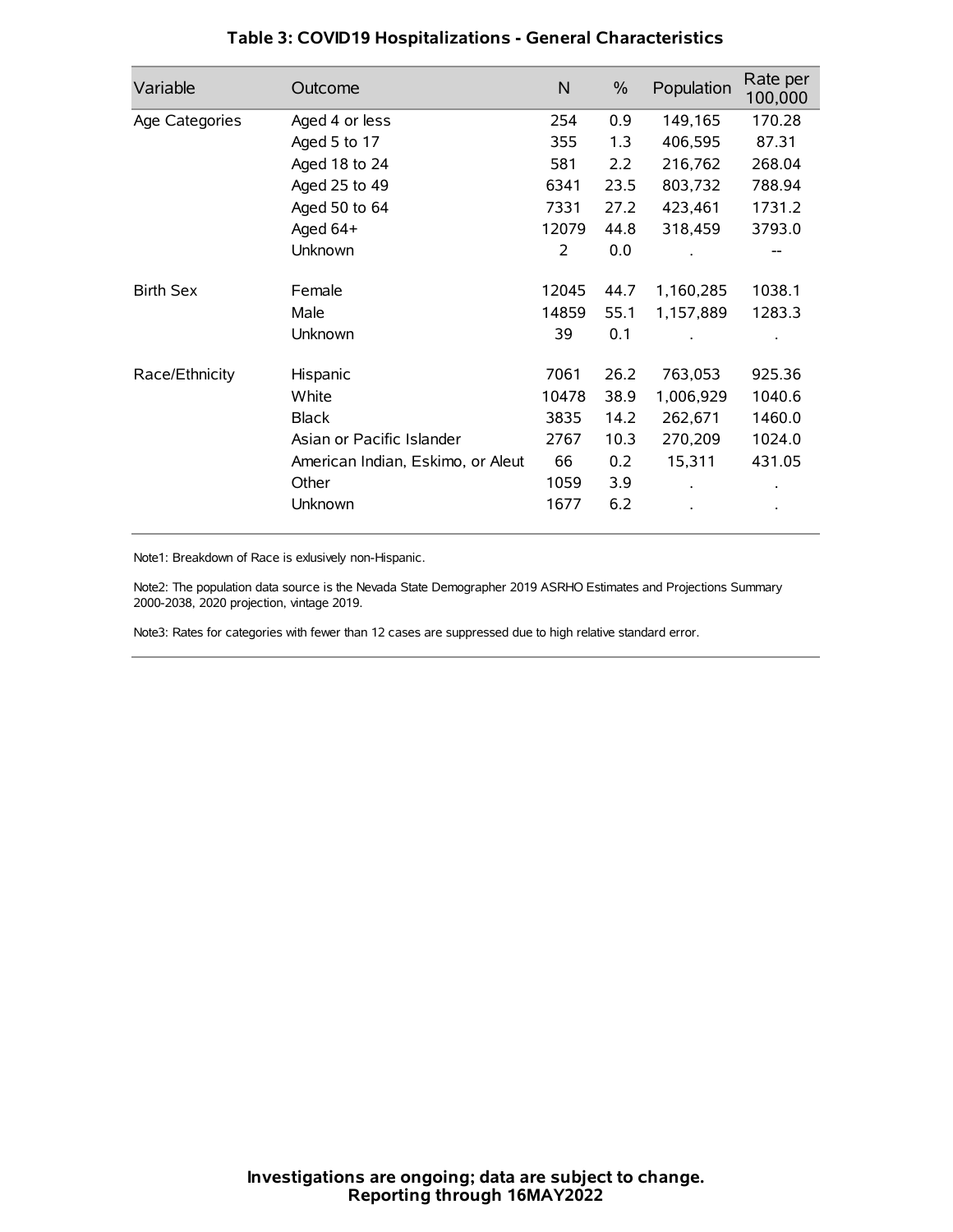| Variable                            | Outcome   | N     | $\%$ |
|-------------------------------------|-----------|-------|------|
| Deceased                            | Yes       | 6897  | 25.6 |
|                                     | No        | 20046 | 74.4 |
| ICU                                 | Yes       | 6507  | 24.2 |
|                                     | <b>No</b> | 20436 | 75.8 |
| Intubated                           | Yes       | 3099  | 11.5 |
|                                     | No        | 23844 | 88.5 |
| <b>Underlying Medical Condition</b> | Yes       | 16799 | 62.4 |
|                                     | No        | 10144 | 37.6 |
| Hypertension                        | Yes       | 9851  | N/A  |
| Immunocompromised                   | Yes       | 615   | N/A  |
| Chronic Heart Disease               | Yes       | 3558  | N/A  |
| Chronic Liver Disease               | Yes       | 377   | N/A  |
| Chronic Kidney Disease              | Yes       | 2441  | N/A  |
| <b>Diabetes</b>                     | Yes       | 7047  | N/A  |
| Neurologic/Neurodevelopmental       | Yes       | 1248  | N/A  |
| Chronic Lung Disease                | Yes       | 4145  | N/A  |
| <b>Historically Healthy</b>         | Yes       | 4779  | N/A  |
| Other                               | Yes       | 7042  | N/A  |

# **Table 4: COVID19 Hospitalizations - Morbidity**

Note1: Underlying Medical Condition is any identified health condition.

Note2: The breakdown of health conditions are not mutually exlusive (i.e., a person can have more than one risk factor).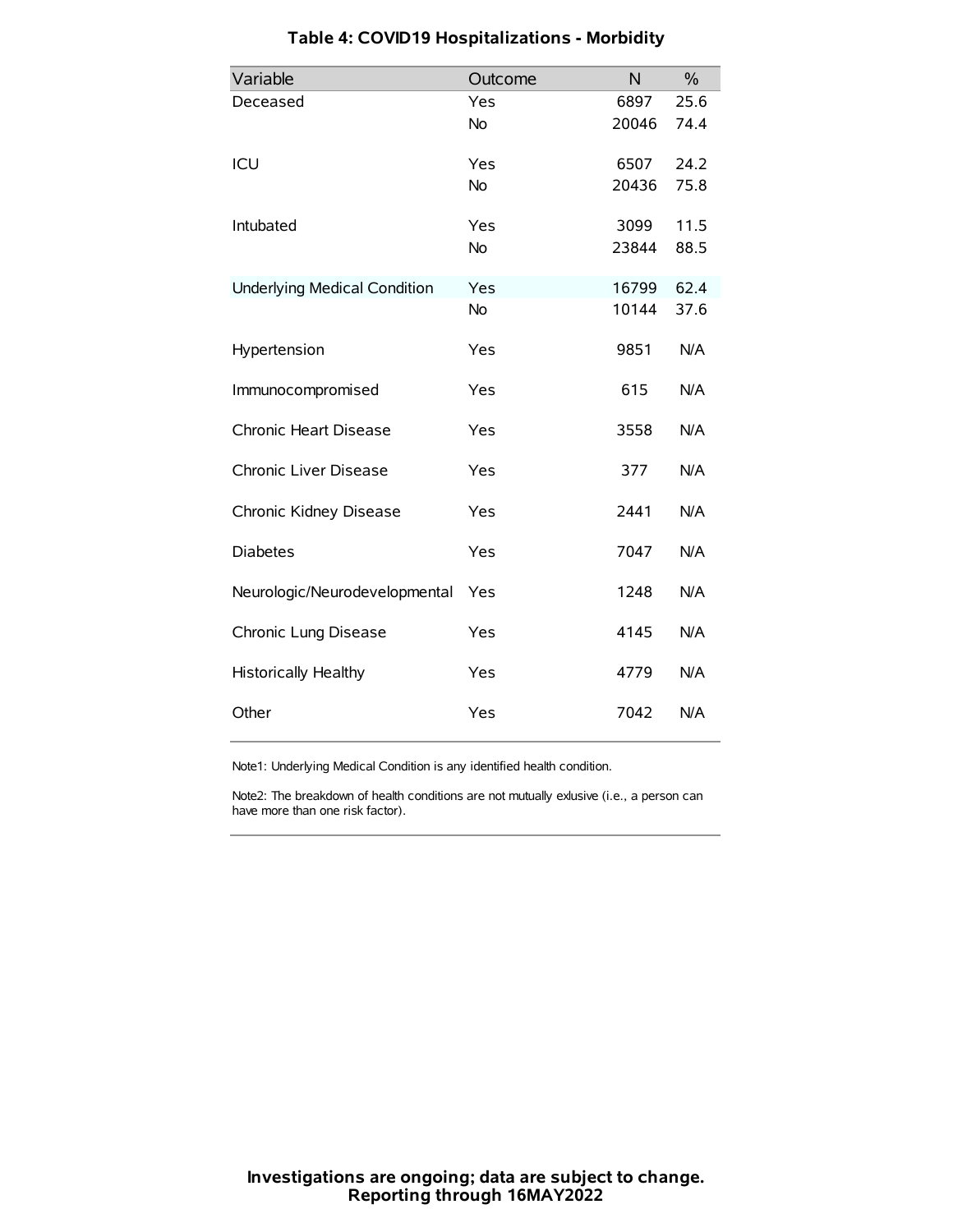| Variable         | Outcome                           | N    | $\%$ | Population           | Rate per<br>100,000 |
|------------------|-----------------------------------|------|------|----------------------|---------------------|
| Age Categories   | Aged 4 or less                    | 1    | 0.0  | 149,165              |                     |
|                  | Aged 5 to 17                      | 6    | 0.1  | 406,595              |                     |
|                  | Aged 18 to 24                     | 20   | 0.2  | 216,762              | 9.23                |
|                  | Aged 25 to 49                     | 721  | 8.5  | 803,732              | 89.71               |
|                  | Aged 50 to 64                     | 1824 | 21.5 | 423,461              | 430.74              |
|                  | Aged 64+                          | 5909 | 69.7 | 318,459              | 1855.5              |
| <b>Birth Sex</b> | Female                            | 3341 | 39.4 | 1,160,285            | 287.95              |
|                  | Male                              | 5118 | 60.3 | 1,157,889            | 442.01              |
|                  | Unknown                           | 22   | 0.3  |                      |                     |
| Race/Ethnicity   | Hispanic                          | 1971 | 23.2 | 763,053              | 258.30              |
|                  | White                             | 4184 | 49.3 | 1,006,929            | 415.52              |
|                  | <b>Black</b>                      | 1088 | 12.8 | 262,671              | 414.21              |
|                  | Asian or Pacific Islander         | 1039 | 12.3 | 270,209              | 384.52              |
|                  | American Indian, Eskimo, or Aleut | 31   | 0.4  | 15,311               | 202.46              |
|                  | Other                             | 107  | 1.3  | $\ddot{\phantom{0}}$ | $\bullet$           |
|                  | Unknown                           | 61   | 0.7  |                      | $\bullet$           |

### **Table 5: COVID19 Deaths - General Characteristics**

Note1: Breakdown of Race is exlusively non-Hispanic.

Note2: The population data source is the Nevada State Demographer 2019 ASRHO Estimates and Projections Summary 2000-2038, 2020 projection, vintage 2019.

Note3: Rates for categories with fewer than 12 cases are suppressed due to high relative standard error.